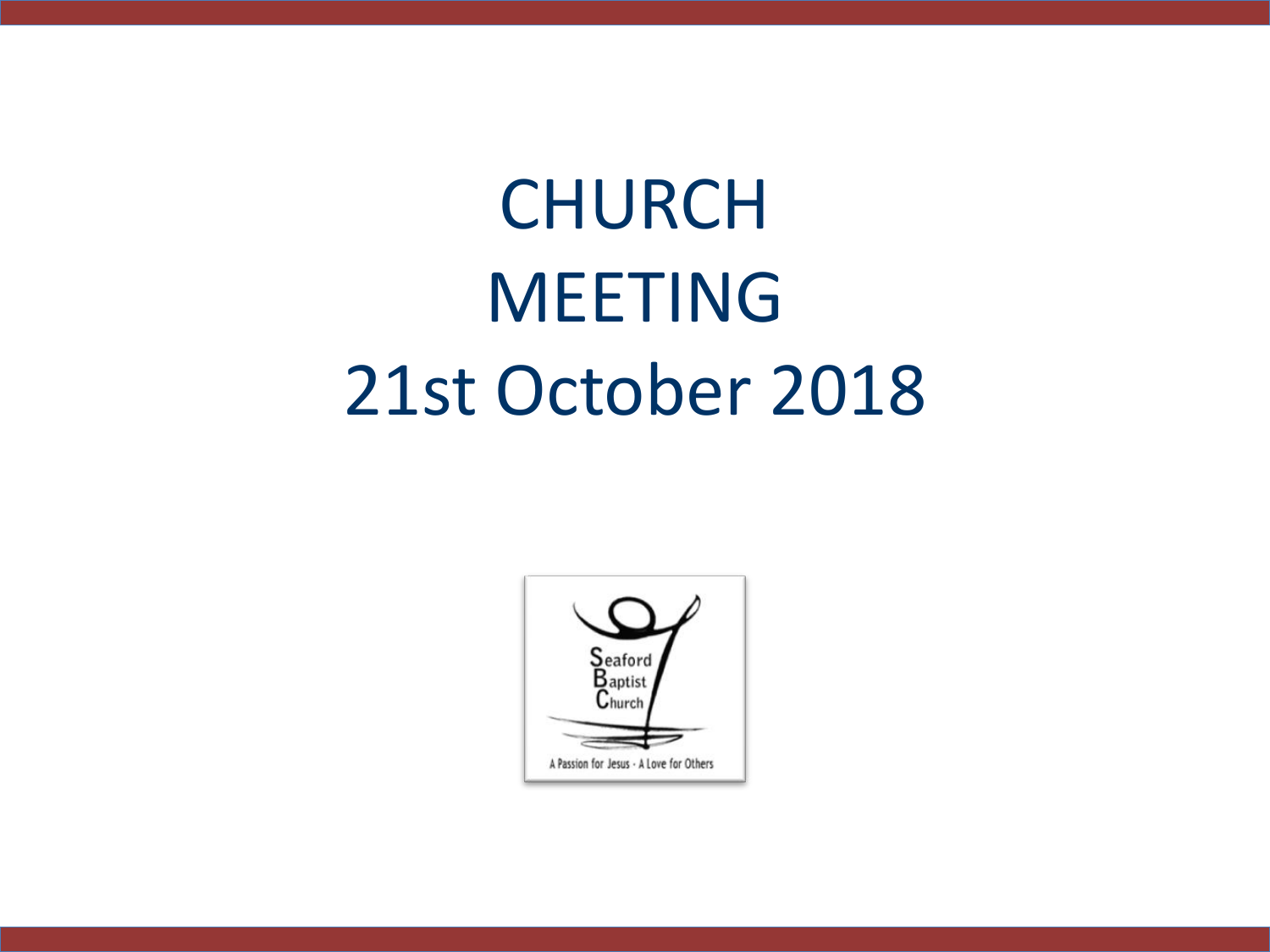# Structure for Growth

- HWDS has served us well but it was designed to manage us through the Pastoral vacancy. In reality :
	- the groups are now rarely meeting if at all
	- the groups do not cover all the áreas required for management of Church activities in the future
	- There is no development of new leaders of the future

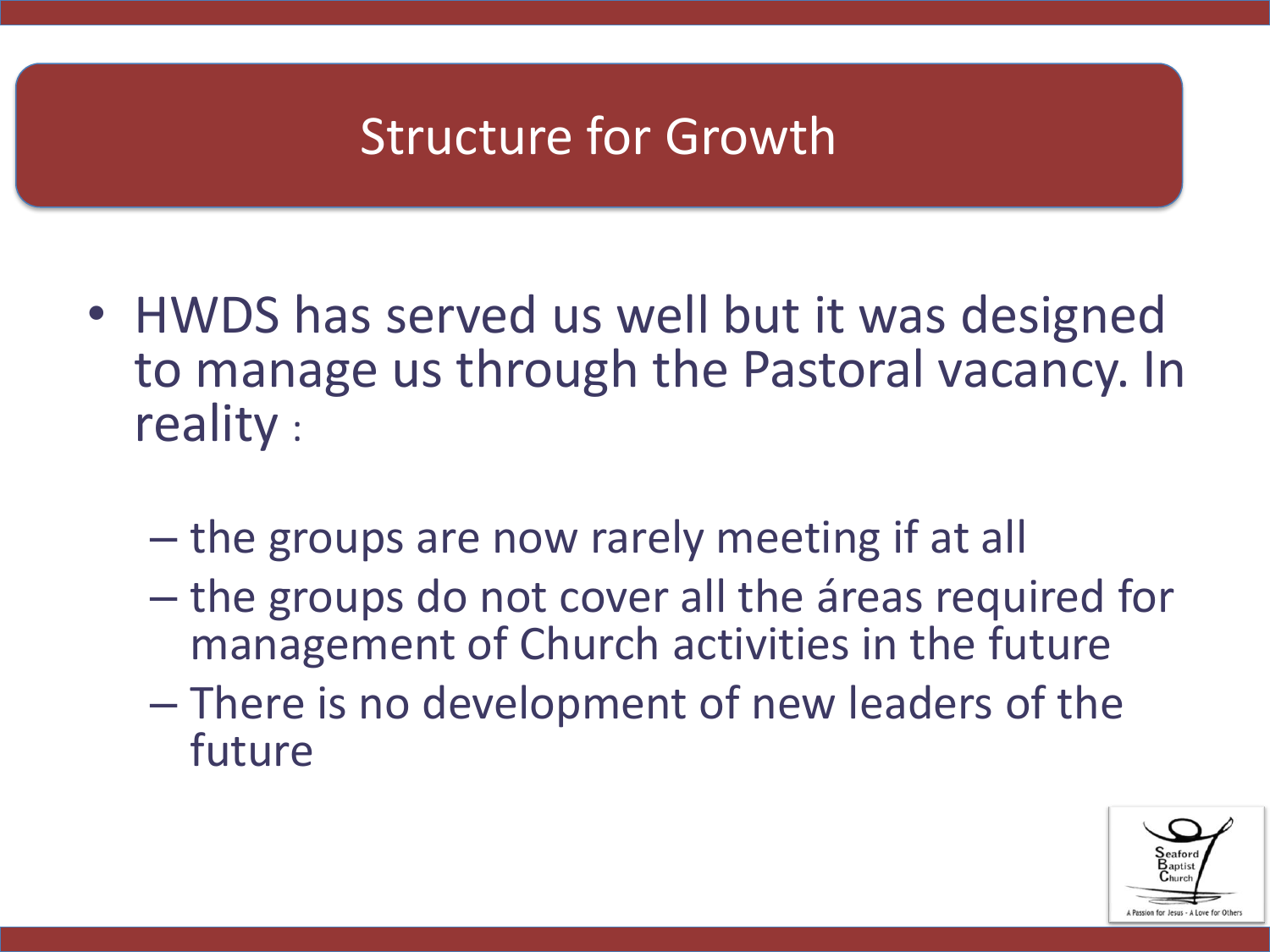# Structure for Growth

- The new structure to be proposed :
	- is simpler
	- means each leadership team member is responsible for their own group and will develop a team to support them eg Pastoral Care Finance already in place!
	- within the team individuals should be equipped to take on a future Leadership role in line with their giftings/experience .
	- allows us to prayerfully consider in a more focused way who to approach as new members of the Leadership team
- The new structure meets the needs of the Church in the future and supports the new Vision

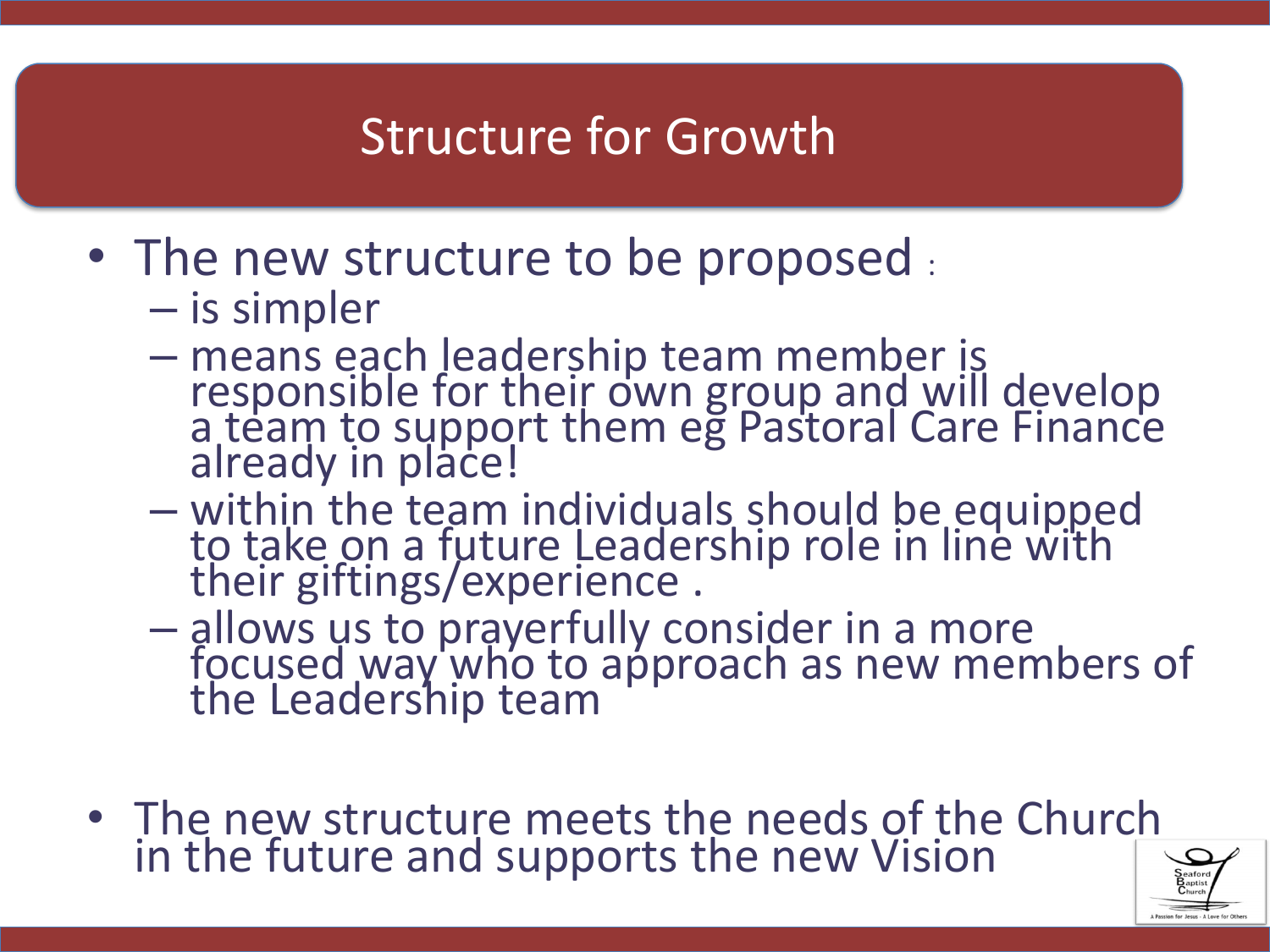#### SEAFORD BAPTIST CHURCH : January 2019



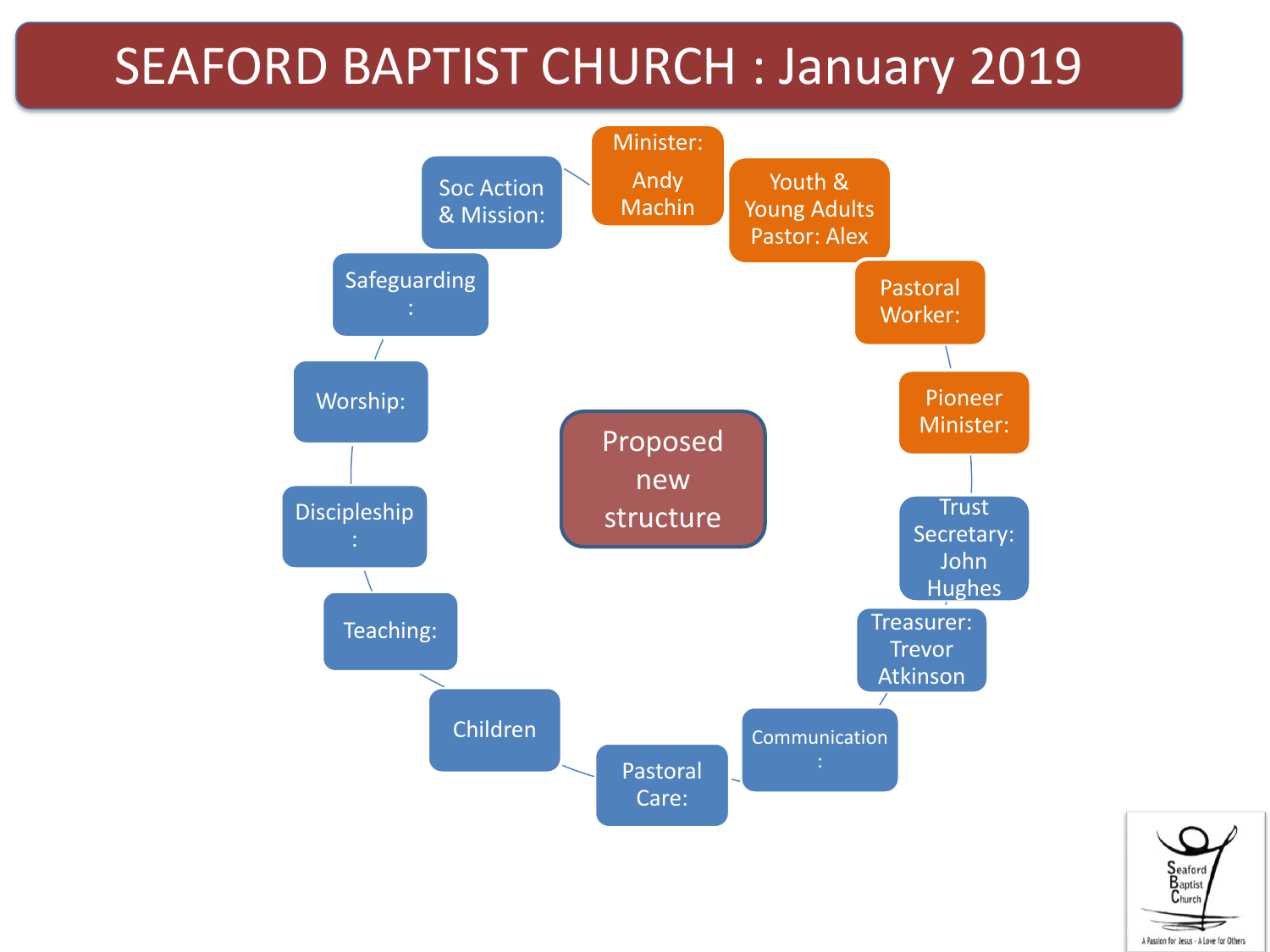# • **Minister**

- Preaching and leading worship
- Setting the overall vision and pattern for Sunday services and sermon topics
- Chairing the leadership team, and being a point of reference for all the leaders
- Line management of Youth and Young Adults Pastor, Pastoral Worker and Pioneer Minister, together with Facilities Co-ordinator and Administration Team
- Chair of WAVES and line management of Family Support Worker and 2nd worker

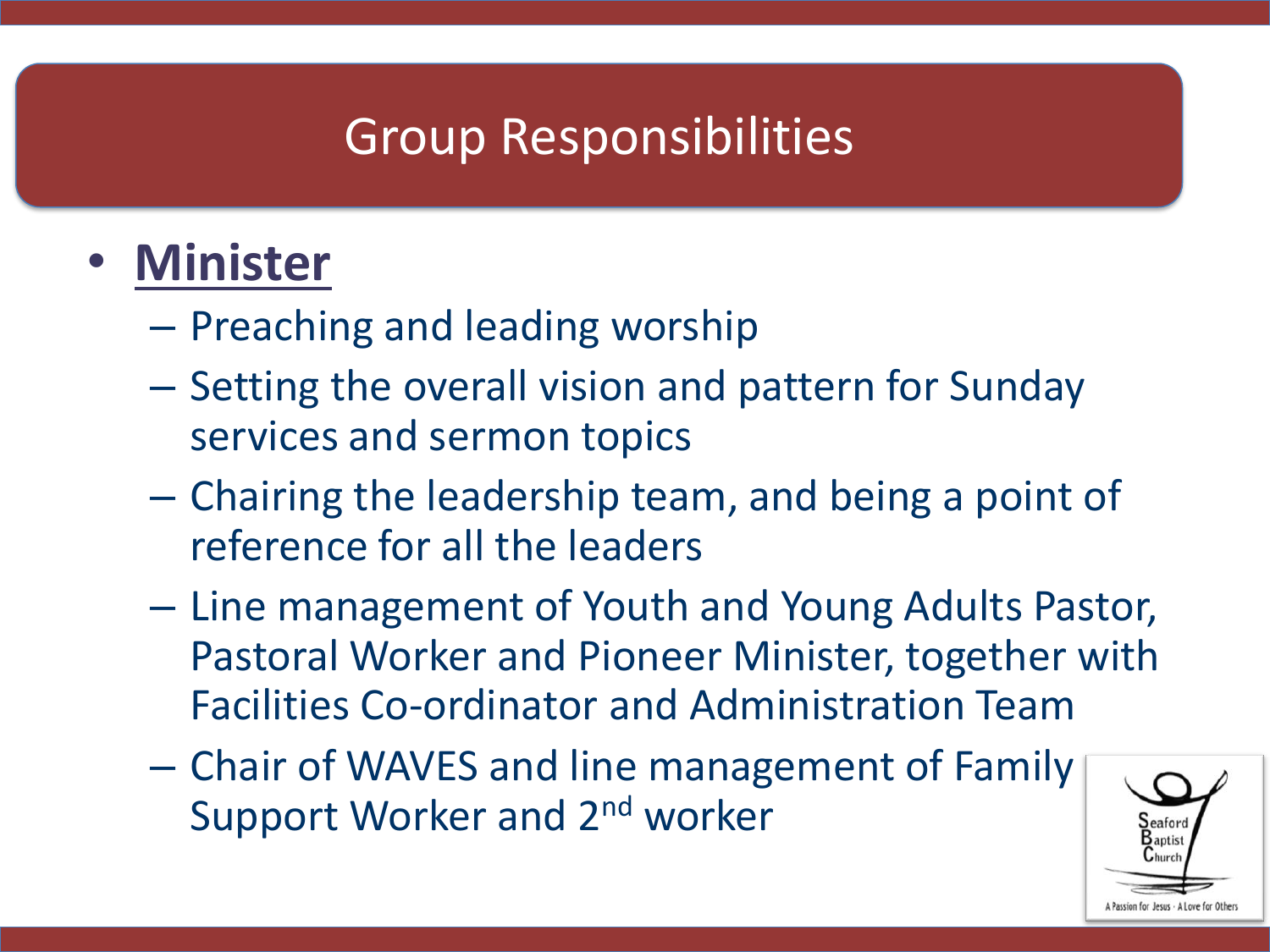- **Minister**
	- Chair of Early Birds and supervision of Early Birds Manager
	- Funerals, Weddings , Baptisms and Dedications
	- Church representative on Churches Together and Ecumenical Ministers Group
	- Pastoral visitor as part of the Pastoral Team
	- Leading monthly prayer meeting
	- Representing church at SEBA events

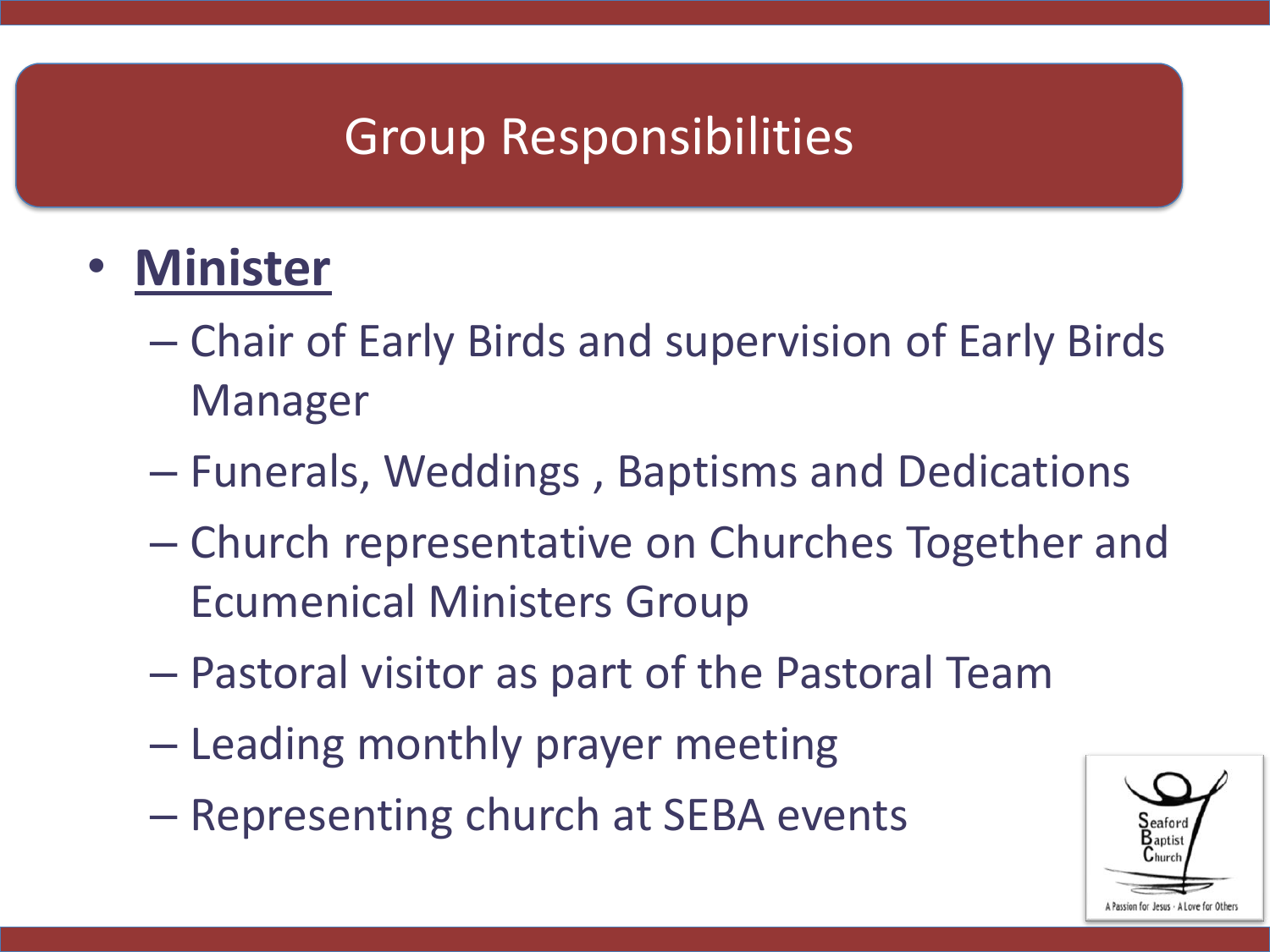# • **Youth and Young Adults Pastor**

- Leading Friday youth activities
- Leading Sunday Youth activities
- Leading Young Adults Care Group
- Pastoral meetings with Young Adults
- Encouraging ongoing discipleship for Young people and adults

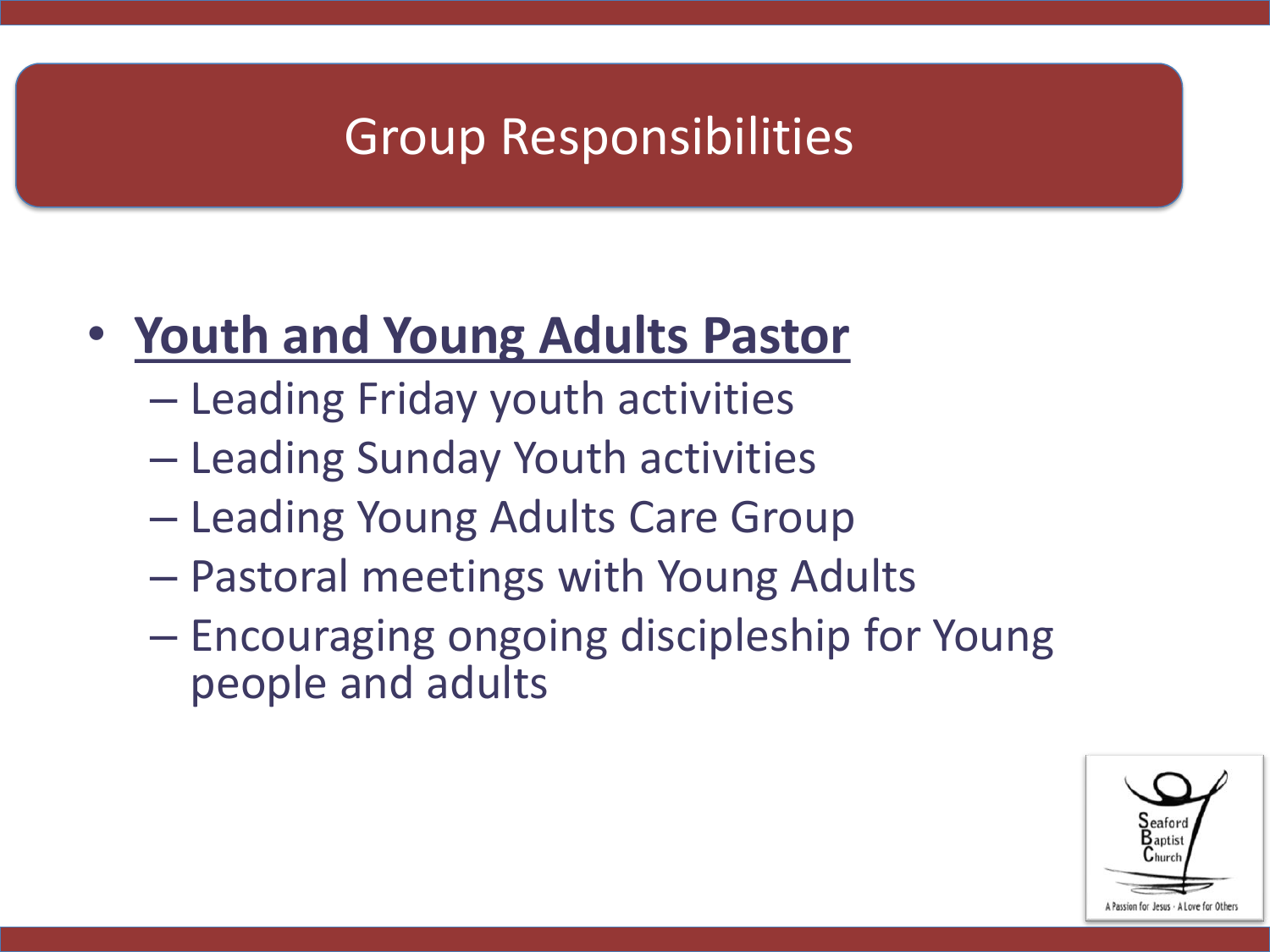# • **Pastoral Worker**

- Pastoral visits and meetings with particular focus on more complex situations
- Representative for Emerging work for those with mental health issues (joint churches initiative)
- Representative on joint churches group setting up Befriending service
- Liaison with pastoral care leader and minister and part of pastoral care team
- Referral point for Church groups who have contact with the community eg Heartease, WAVES, Early Birds, Scallywags

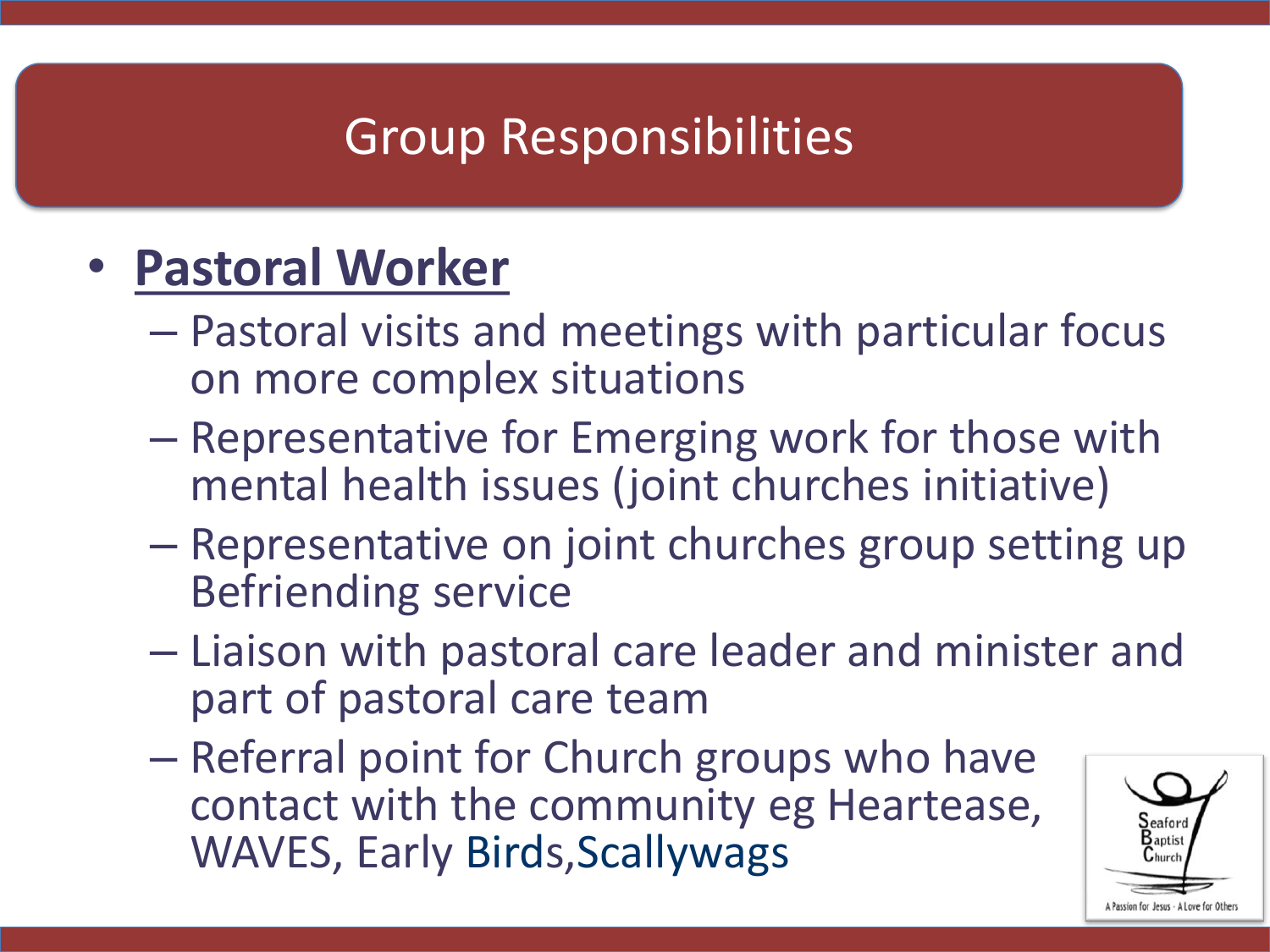#### • **Pioneer Minister**

- Lead the Cabin team continue to develop a weekly programme of outreach activities and look at new ways in which the Cabin can be used by the Cradle Hill Community
- Organise the monthly Cabin on Sunday and seek to develop this
- $-$  Runnning small groups for those enquiring about the Christian faith eg Any Questions, Start
- Together with the minister develop a strategy for evangelism and an annual programme of evangelistic events/invitation services for SBC and The Cabin, including invitation services and specific targeted events eg men's breakfasts
- Running follow up groups for those who respond at events eg Alpha
- Organising training in evangelism including taking church members to a different setting on a local mission to develop skills and confidence

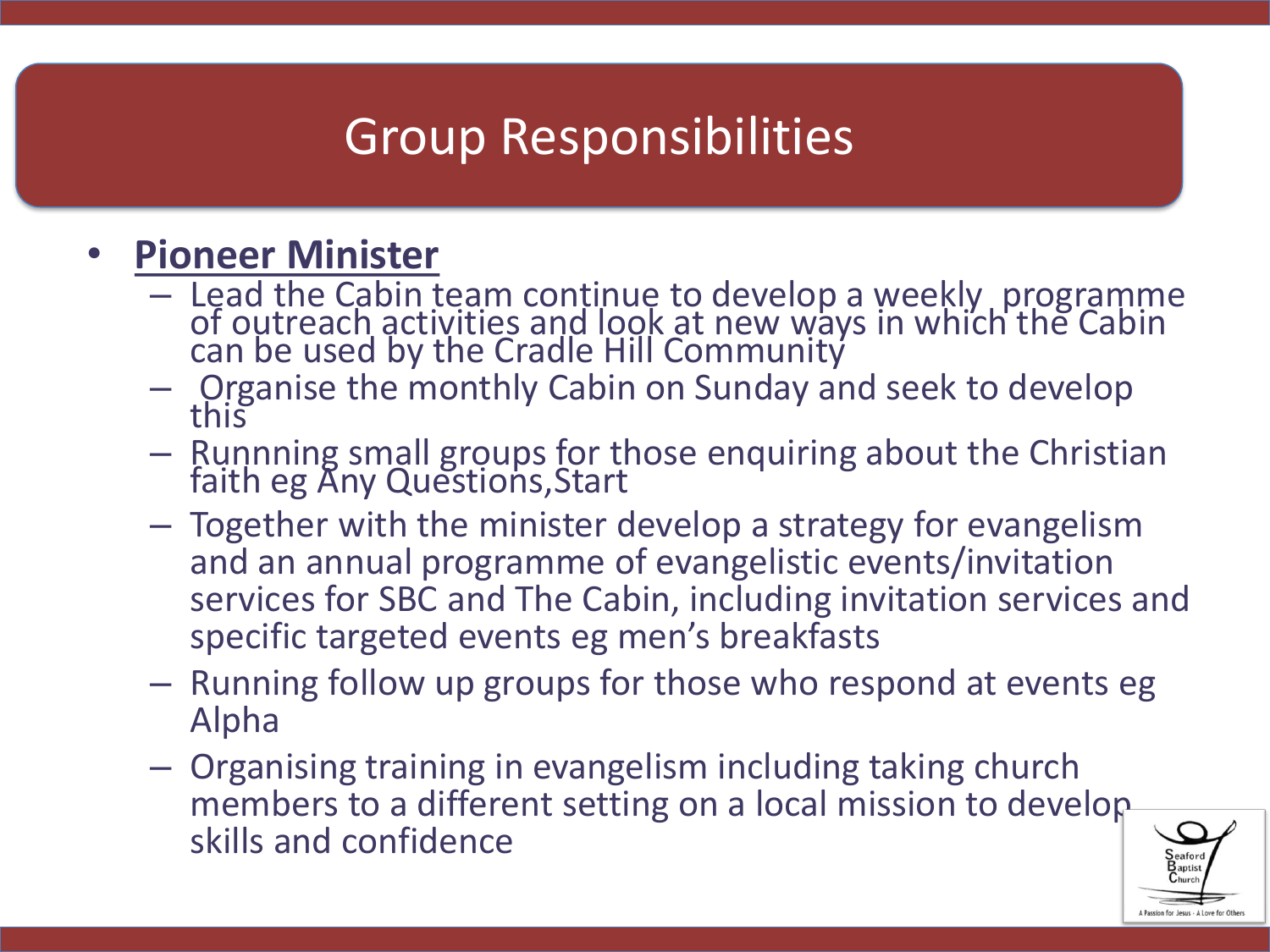#### • **Trust Sectetary**

- Staff Contracts.
- Annual Report to the Charities commission
- GDPR Minutes for Leadership Team
- Organising Church Members Meetings
- Arranging visitors for new members
- Reviewing Membership list annually
- Duty Leaders Rota

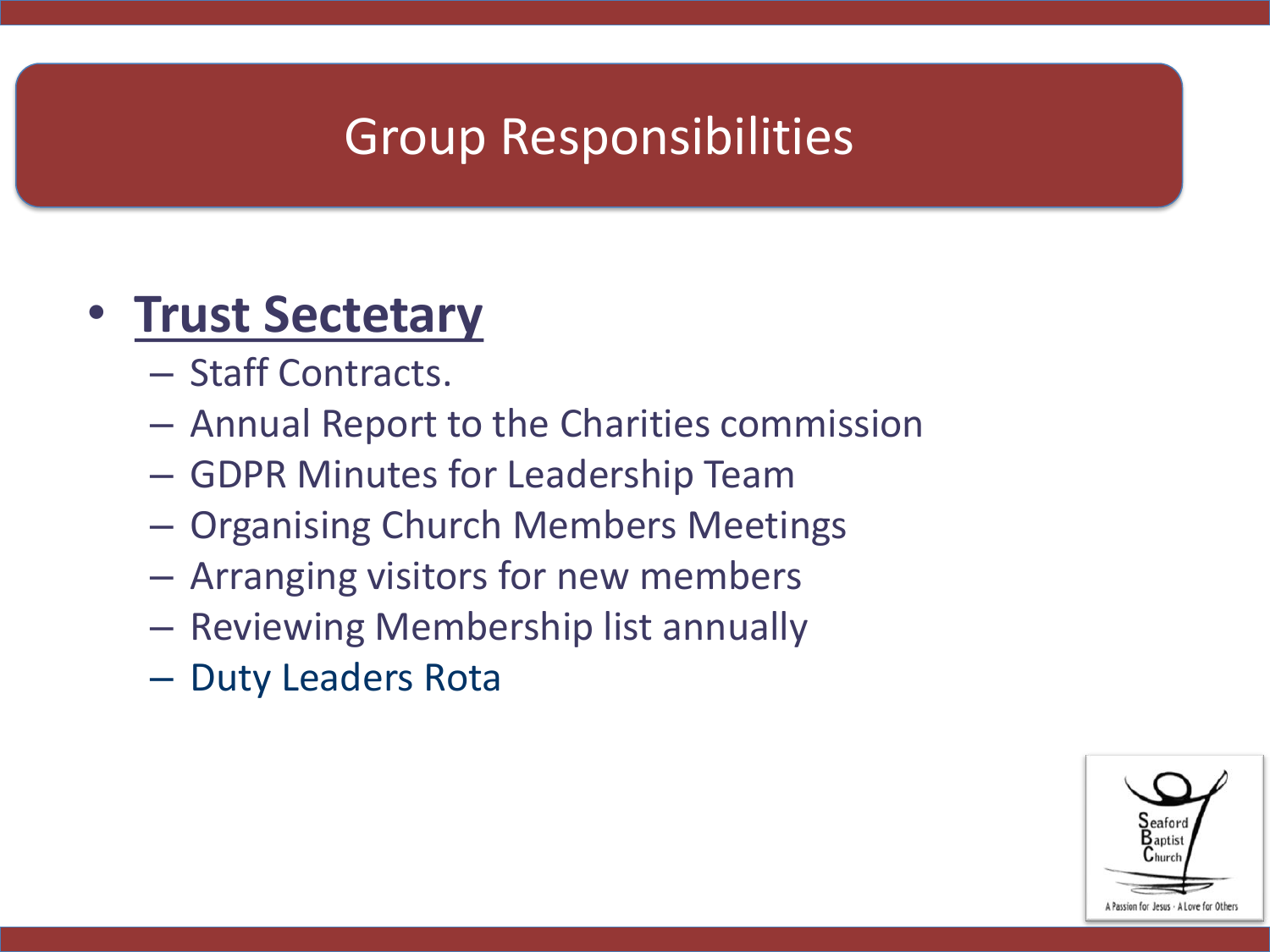#### • **Treasurer**

- Annual and Interim Accounts
- Preparing budgets
- Managing Bank Accounts
- Monitor weekly cash offerings/Petty cash
- Make Payments
- Liase with facilities coordinator re lettings income
- Regularly communicate with the church updating them on financial health of the Church and develop ways to improve regular giving
- Encouraging new members to give regularly
- Gift Aid declarations and submissions

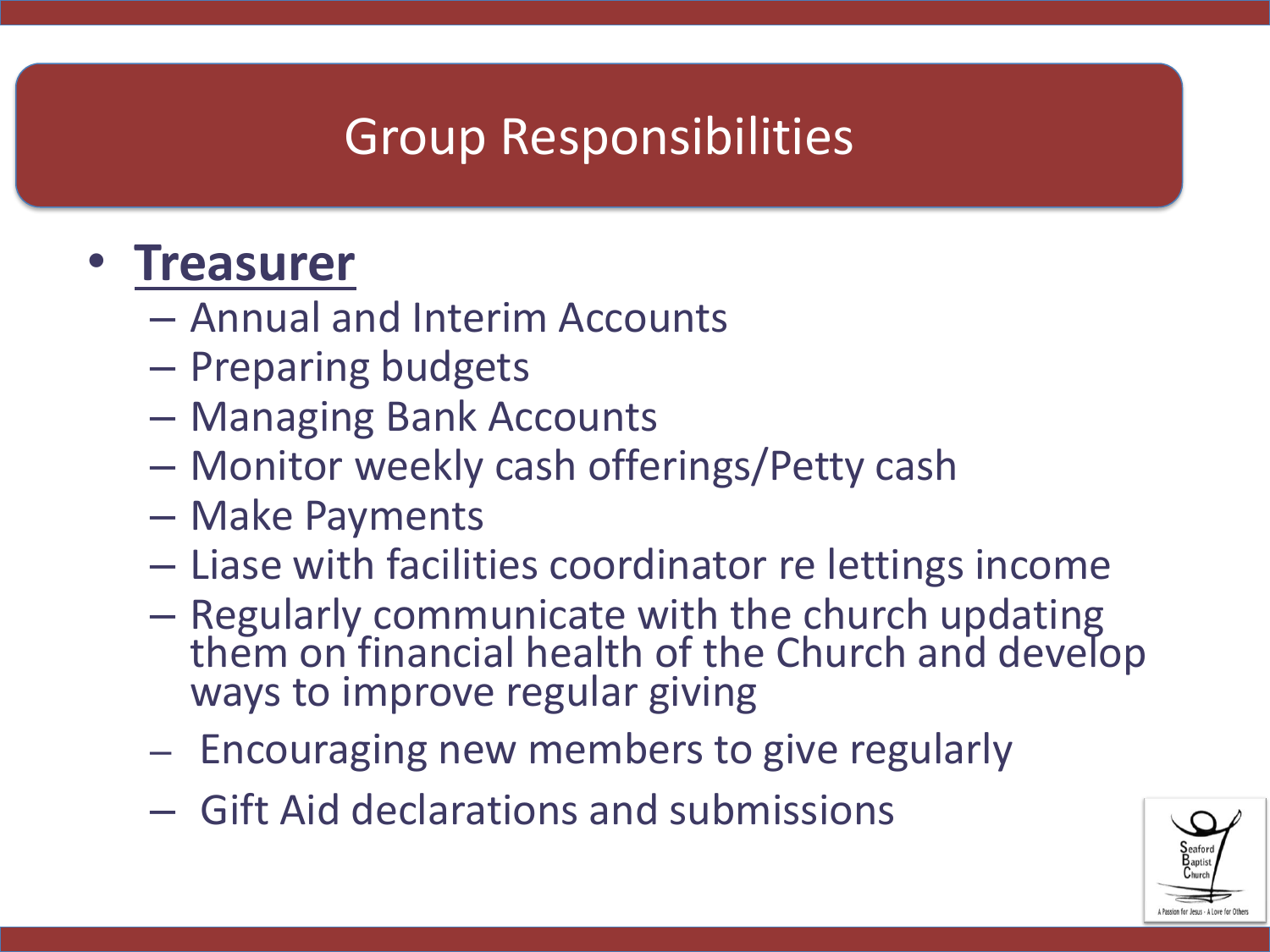- **Communications**
	- Liaison with Communication team (Website administrators ,Facebook admin,Email circulation,newsheet admin.
	- Ensure noticeboards /Rolling tv monitor have up to date information
	- Help to arrange a programme of social events eg fellowship meals

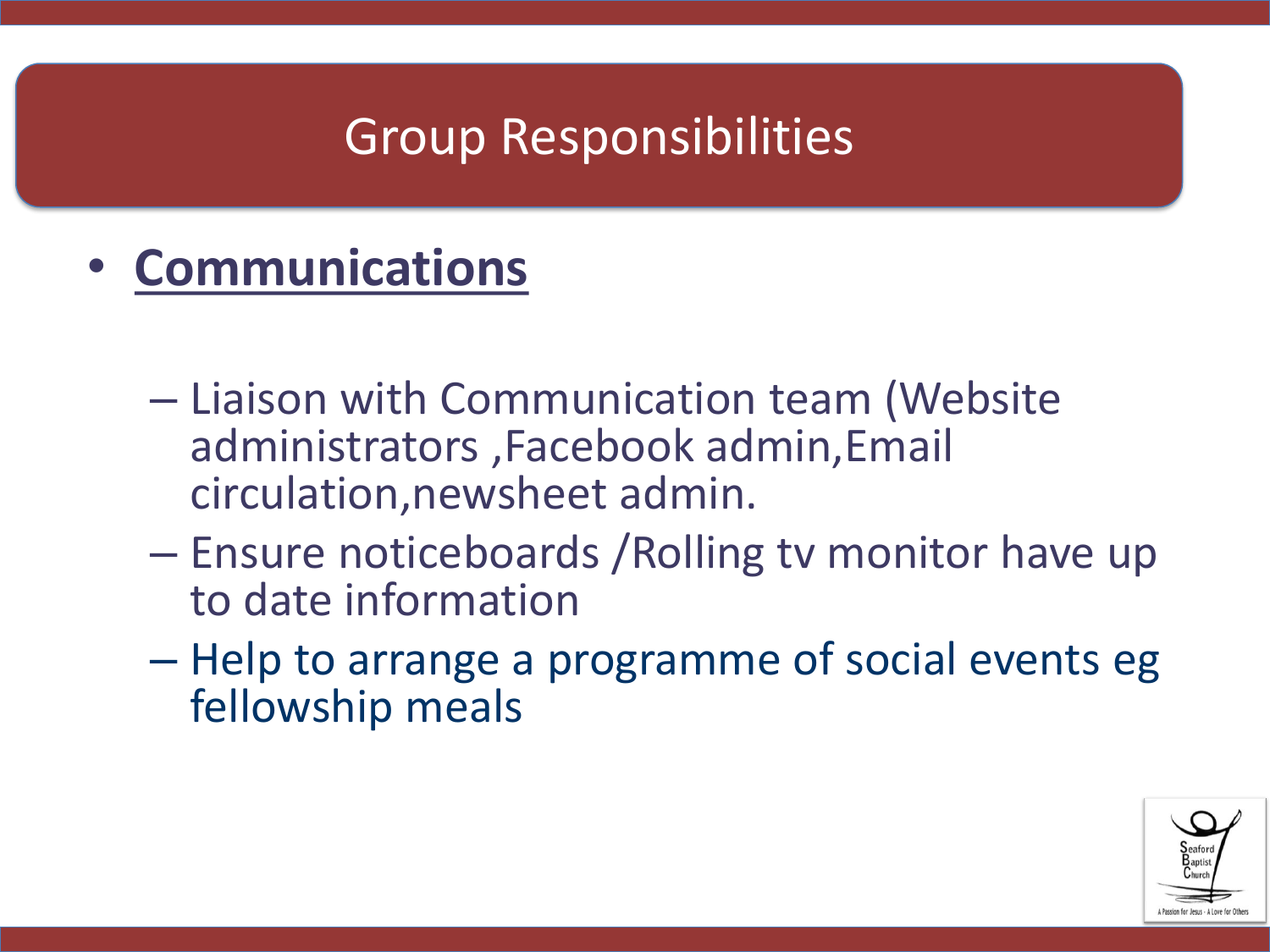#### • **Pastoral Care**

- Leading pastoral care team
- Volunteers for communion
- Pastoral visits
- Distribution of flowers
- Liaising with Pastoral Care Worker and Minister

# • **Children**

- Oversight and reference point for the following groups-ReFuel, WLKO, WLDO, Club, Transformers
- Ensuring adequate volunteers in place to cover groups and that Safeguarding Recruitment procedures are followed
- Organising training for new volunteers

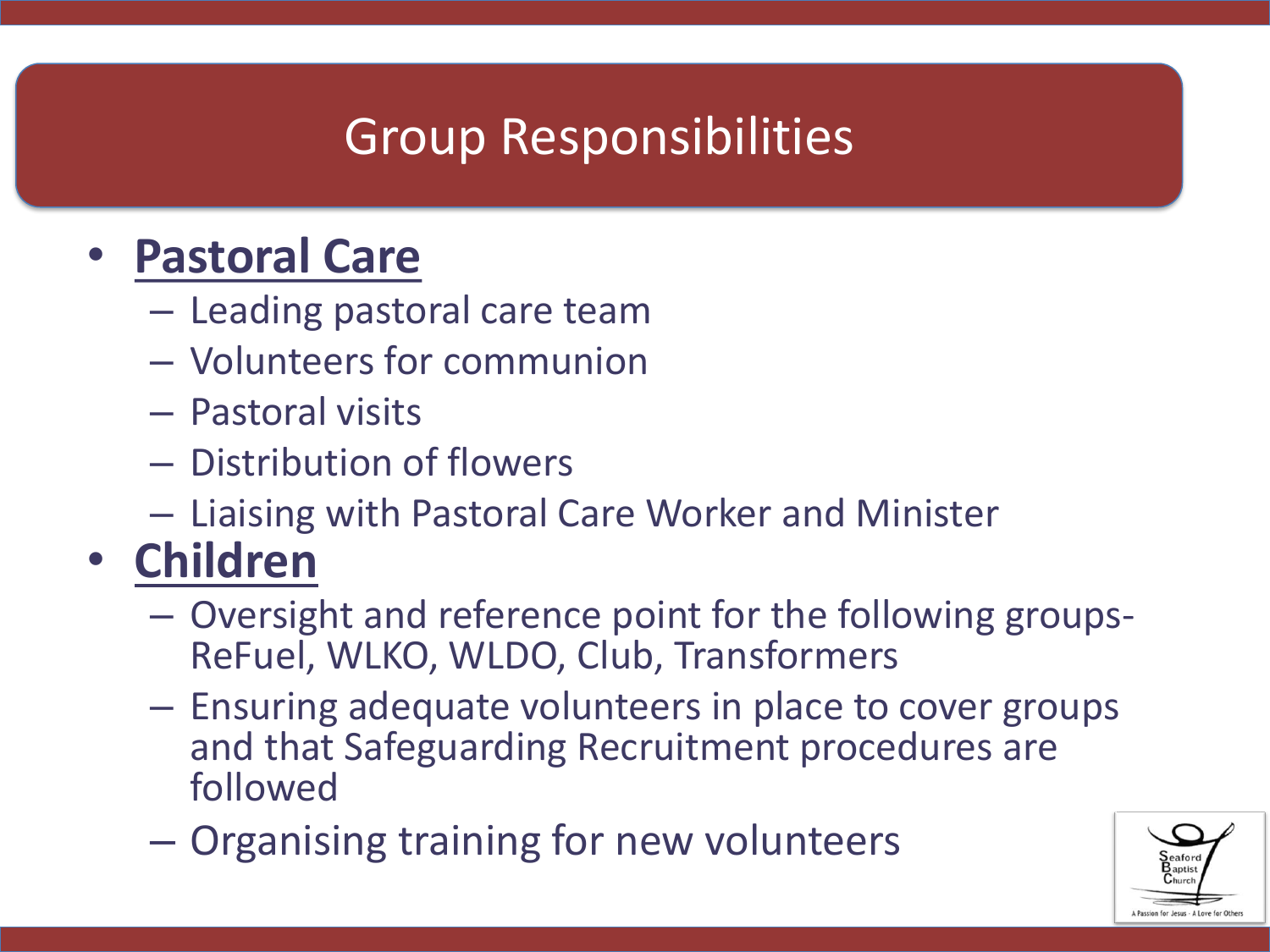- **Teaching and Equipping**
	- Oversight and reference point for Care groups
	- Liaison with minister re Sunday teaching
	- Additional training events and courses
	- Help to identify potential new leaders for small groups

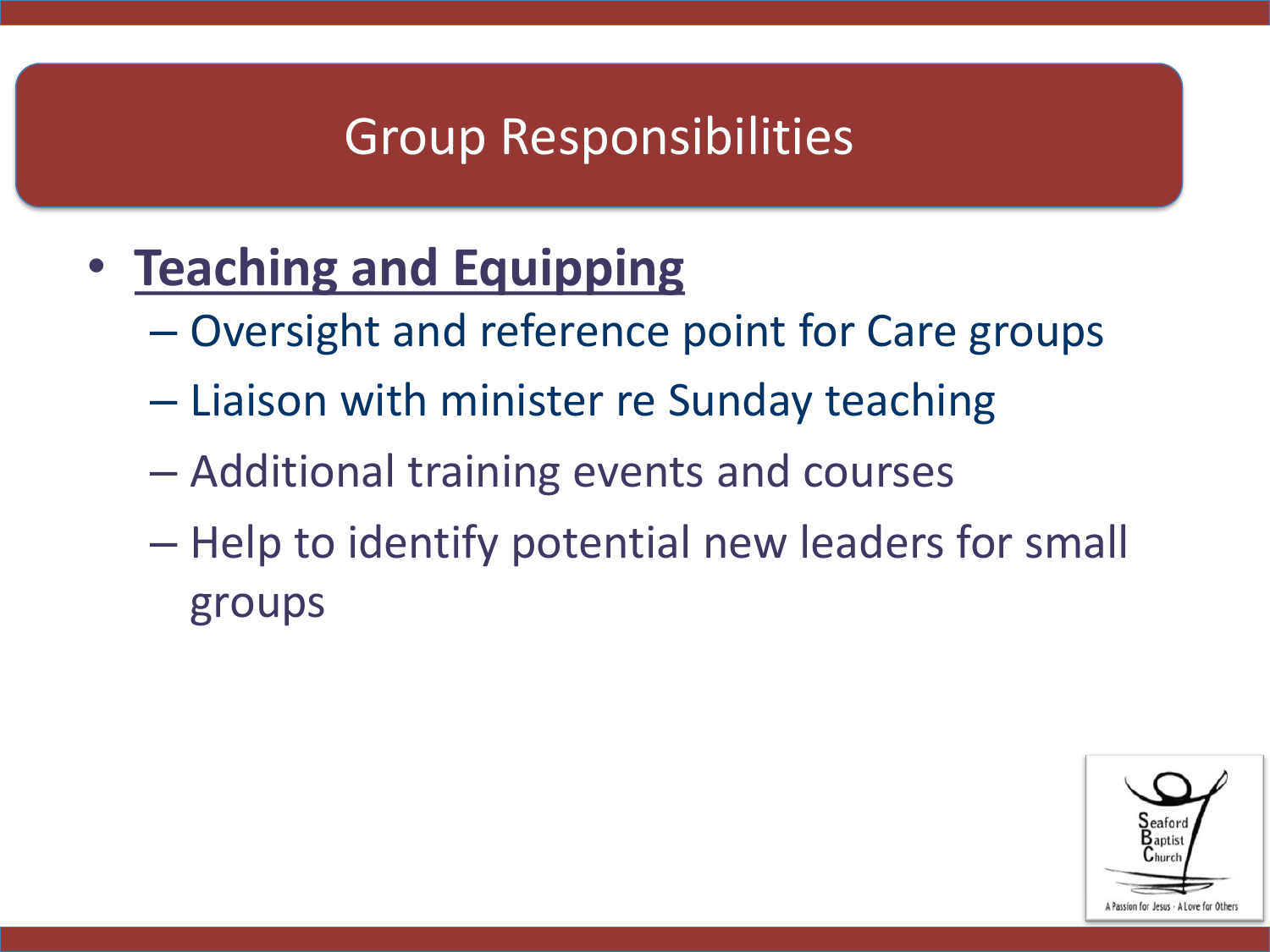# • **Worship**

- Leading Sunday worship on a regular basis
- Sunday service Rota's inc PA and Vision
- Additional services at Easter and Christmas
- Special Services eg Weddings

# • **Discipleship**

- Running training on identifying gifts.
- Prayer Team
- Liaising with volunteer coordinator to ensure volunteers are able begin to exercise ministry gifts as soon as posible
- Championing and promoting prayer triplets particularly amongst those in congregation not involved in small groups
- Reference point for Oasis and Held

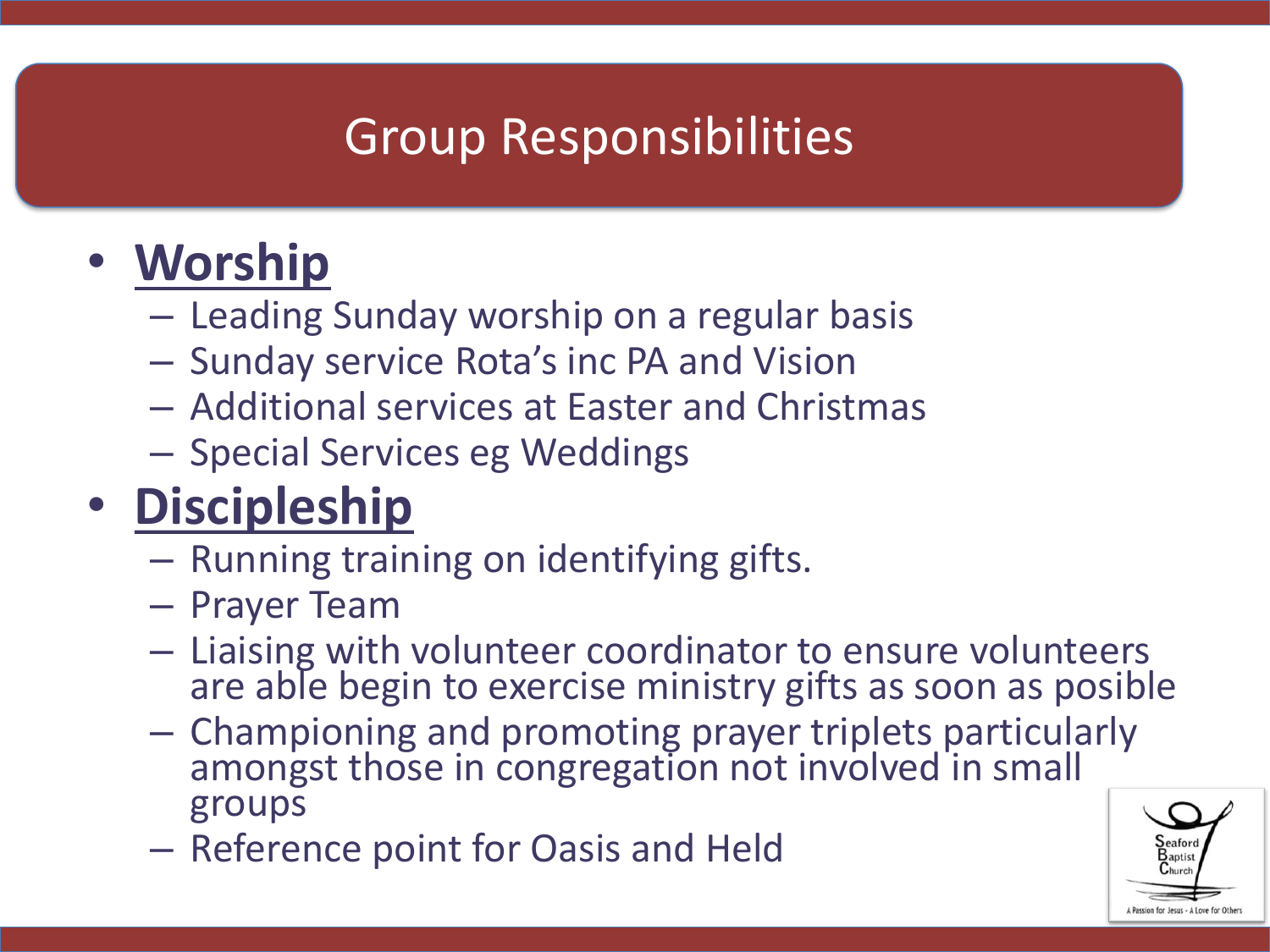#### • **Social Action and Mission**

- Oversight and reference point for the following groups-Heartsease, Early Birds, Scallywags.
- Chairing Mission Team to organise events
- Organising mission budget allocation
- **Safeguarding /Health and Safety**
	- Liaison with Designated Persons and Safeguarding administrator
	- Ensuring safeguarding procedures are being carried out
	- Arranging safeguarding training for volunteers on a 3 yearly cycle
	- Liaising with Health and Safety Officers and Facilities Coordinator to ensure Health and Safety procedures are carried out
	- Reference point for Stewarding Team

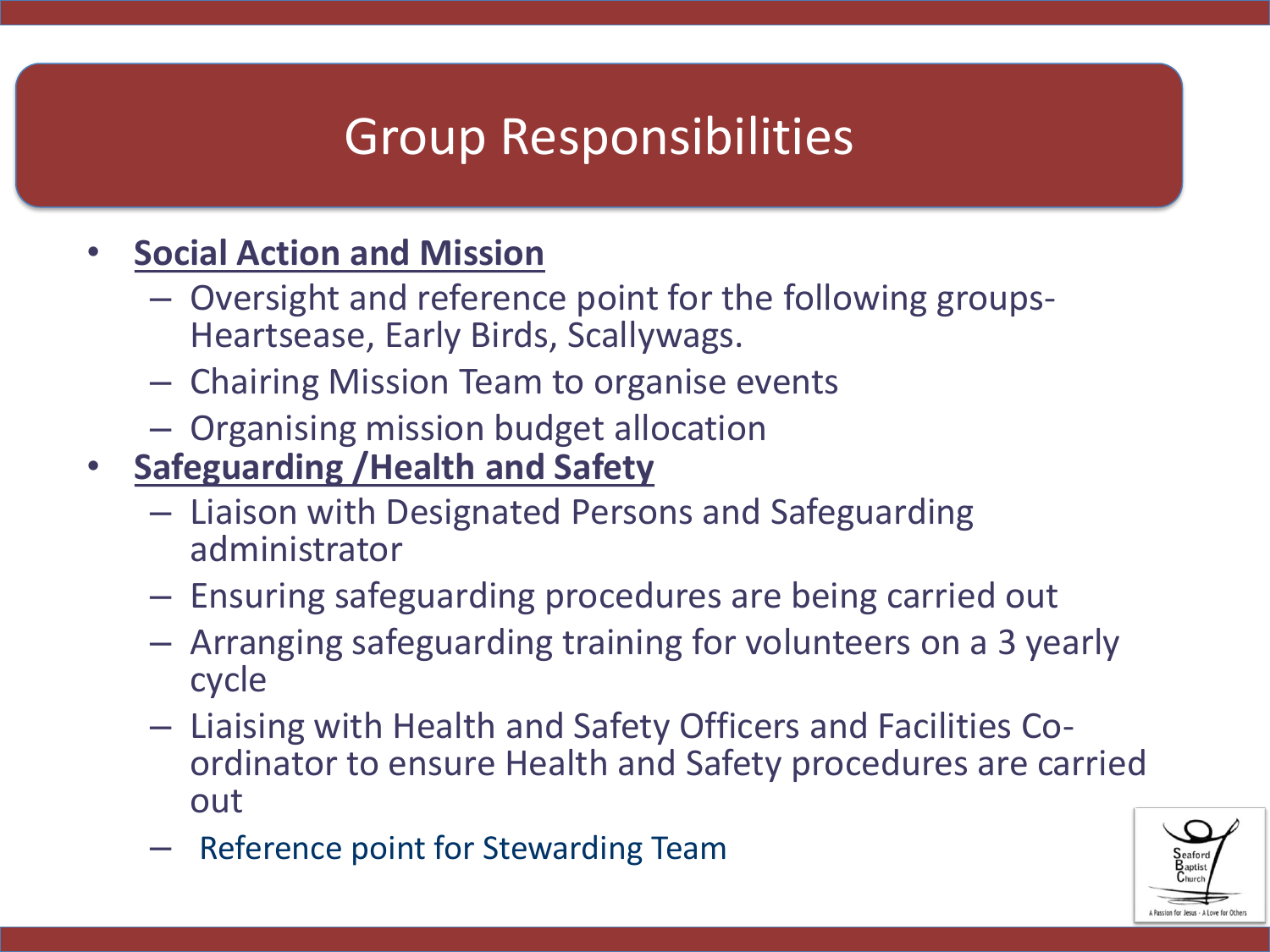# Financial Summary

- **Update on 2018 Q3 vs Budget**
	- General Fund is currently projected to be £9932 ahead of budget at £30719
	- This is due to unbudgeted income of £4481
	- Increases is overall giving of £4300 +4 %
	- Increases in room rental income of £1946
	- Other budget underspend £1321
	- Higher than budget expenditure on Ministers housing £2116